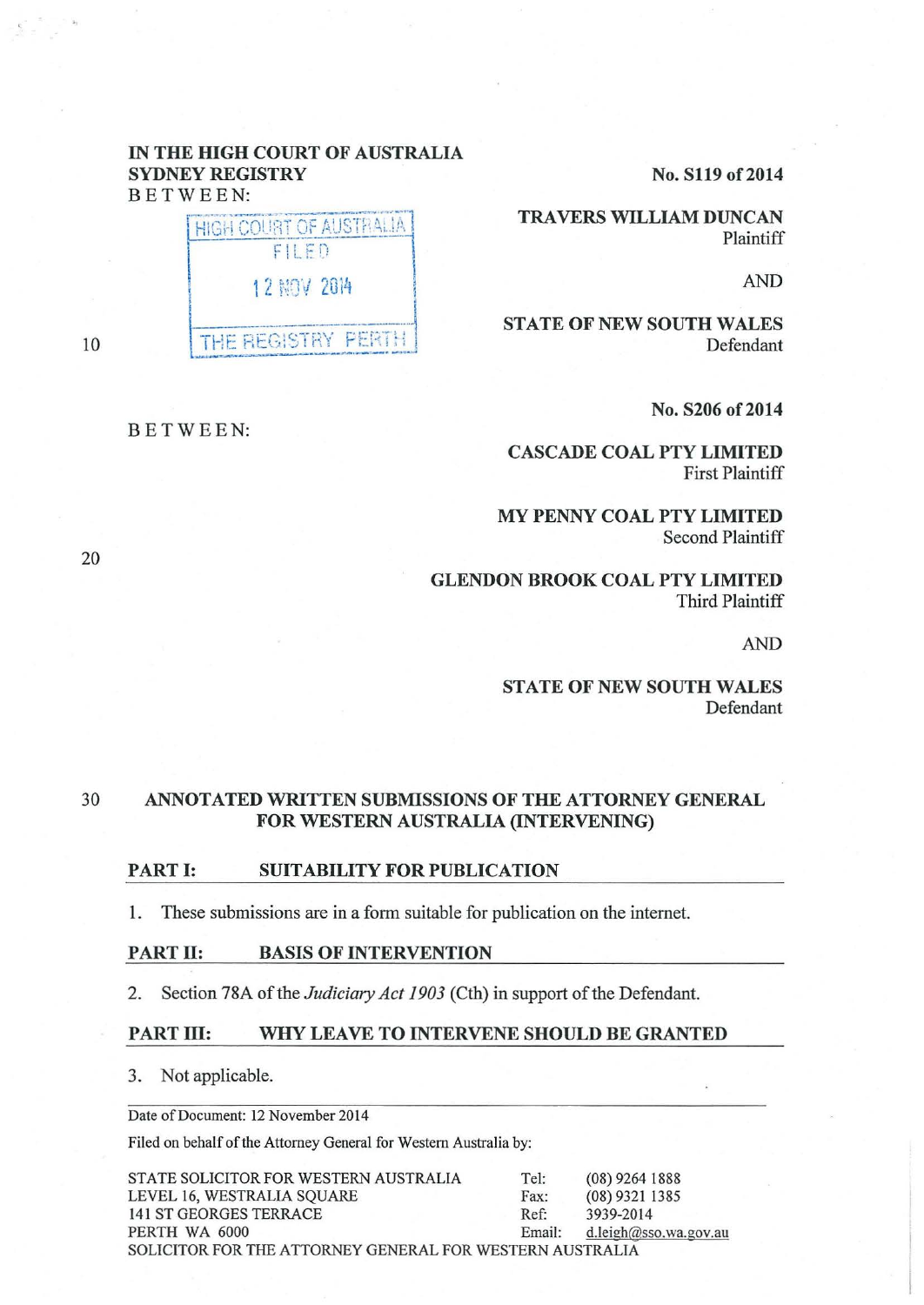# **PART IV: RELEVANT CONSTITUTIONAL PROVISIONS AND LEGISLATION**

4. See Annexure A of the Plaintiffs submissions in *Duncan.* 

## **PARTY: SUBMISSIONS**

- 5. In the *Duncan* and *Cascade Coal* matters the Plaintiffs advance four propositions as to invalidity of clauses 1-13 of Schedule 6A to the *Mining Act 1992* (NSW); that Chapter III of the Commonwealth *Constitution* precludes the exercise of judicial power by State Parliaments<sup>1</sup>; that the impugned legislation is an exercise of judicial power by the Parliament of New South Wales<sup>2</sup>; that the impugned legislation is not 10 a law within the meaning of s.5 of the *Constitution Act 1902* (NSW)3 and that the impugned legislation is inconsistent with the *Copyright Act 1968* (Cth)<sup>4</sup>.
	- 6. The Attorney General for Western Australia intervenes to address the first, second and third issues.
	- 7. The second issue should be addressed first. If, as submitted, the impugned legislation is not an exercise of judicial power by the Parliament of New South Wales, the first question does not arise and need not be addressed.

### **THE PLAINTIFFS' SECOND ISSUE**

# **Whether the impugned legislation 'involves' or 'constitutes' an exercise of judicial power**

- 20 8. As understood, there are two aspects to this contention. *First,* that the operation of Schedule 6A involves the legislature making a finding of the existence of a fact<sup>5</sup>. Finding the existence of facts, it is contended, is an exercise of judicial power, which can only be done by a court, and such findings must be able to be reviewed (or supervised or restrained<sup>6</sup>) by courts within the structure provided by Chapter III of the Commonwealth *Constitution.* It may be that the submission is more nuanced - Schedule 6A involves making a finding of a particular kind-the existence of "serious corruption"—and this is an exercise of exclusive judicial power.
- 9. The *second* aspect of the contention approaches the matter from a different perspective<sup>7</sup> – Schedule 6A is an exercise of judicial power by the legislature 30 because it decides, and precludes judicial review of, the fact of involvement of "persons associated with Cascade Coal" in serious corruption and punishes them for this by forfeiting the exploration licenses.

<sup>1</sup>Stated at [22(a)] of the Plaintiffs submissions in *Duncan* and addressed in those submissions.

<sup>2</sup> Stated at [22(b)] of the Plaintiffs submissions in *Duncan* and addressed in those submissions.

<sup>&</sup>lt;sup>3</sup> Stated at [22(c)] of the Plaintiffs submissions in *Duncan* but addressed in the Plaintiffs' submissions in *Cascade Coal.* 

*<sup>4</sup>*Stated at [8(b)] of the Plaintiffs' submissions in *Cascade Coal* and addressed in those submissions.

*<sup>5</sup>*Culminating in [44] and [45] ofthe Plaintiffs submissions in *Duncan.* 6 Plaintiffs submissions in *Duncan* at [45]. 7 Plaintiffs submissions in *Duncan* at [51].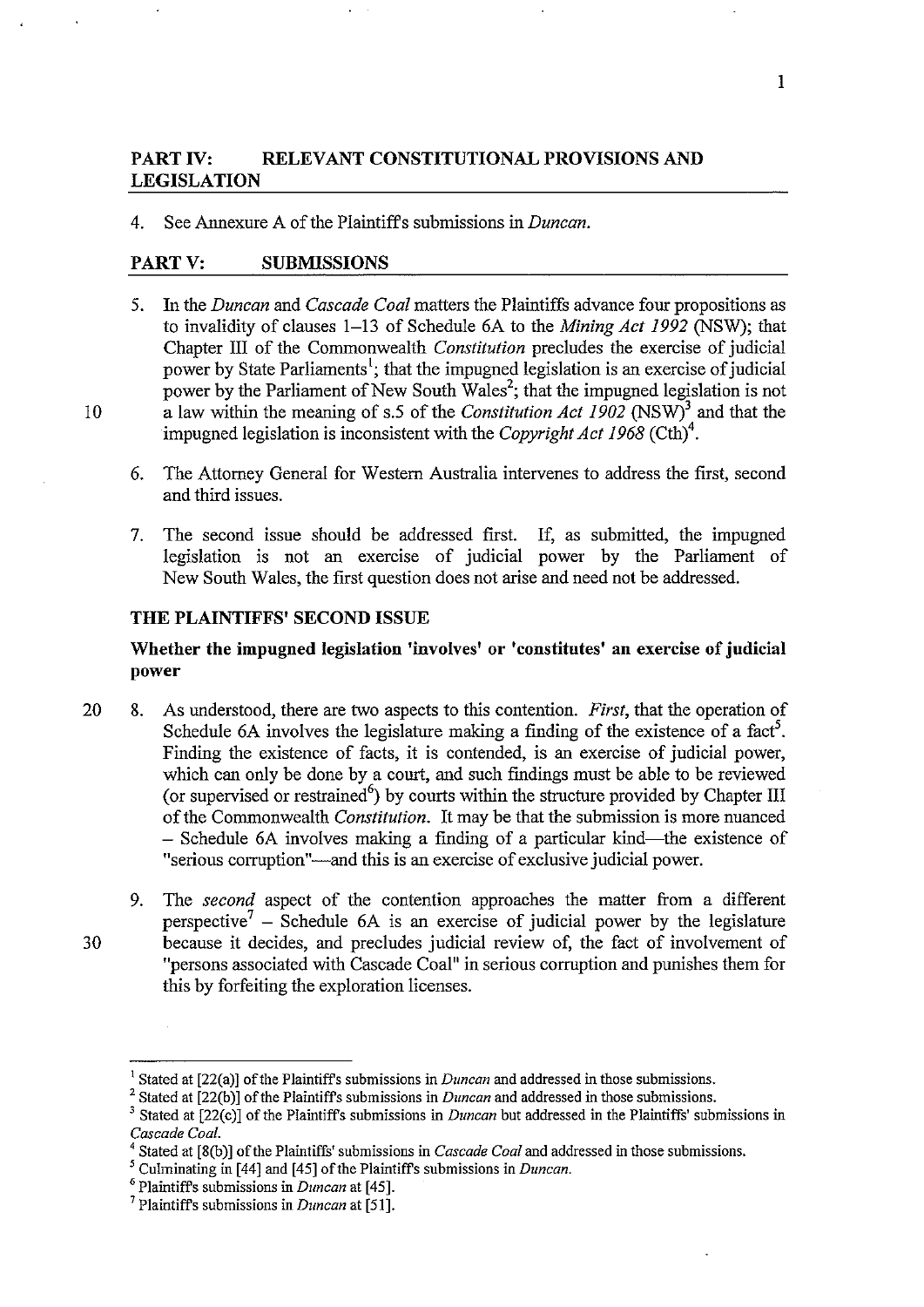#### **Some things that are trite**

- 10. For each of the Plaintiffs' arguments about judicial power, the question is really the same; whether the thing that the impugned legislation does is only a thing that a Chapter III court can do. What this legislation does is principally and substantively provided for in clauses 4 and 7 of Schedule 6A; cancellation of the three exploration licenses without compensation.
- 11. It is plainly untenable, and not contended by the Plaintiffs, that only a court can do the thing that the legislation principally does, being cancellation of exploration licenses without compensation. It must be supposed that mining titles are It must be supposed that mining titles are 10 cancelled, without compensation, by executive action, exercised under legislation<sup>8</sup>, on a daily basis. *Prima facie,* clauses 4 and 7 of Schedule 6A achieve by direct legislative means what is uncontroversially done by executive or administrative action pursuant to legislation.

### **The significance of clause 3**

- 12. Because the operation of clauses 4 and 7 of Schedule 6A is so facile, the Plaintiffs' arguments for invalidity all derive from clause 3.
- 13. Plainly enough, clause 3 is an objects provision; the modern preamble<sup>9</sup>. Although not all legislative declarations of objects are "exercise[s] in apologetics"<sup>10</sup>, some, probably most, are. Some objects provisions assist in resolving ambiguity or guide 20 the proper exercise of legislatively conferred discretionary power<sup>11</sup>. So much is uncontroversial. Here, of course, the words of clauses 4 and 7 of Schedule 6A are unambiguous and do not create a discretion $12$ .
	- 14. Clause 3 has no consequence for the operative provisions of the Schedule 6A. Operative in this sense means the provisions that require something to be done or prohibit something from being done. That clause 3 has no consequence for these provisions is proved by (hypothetically) deleting clause 3 from Schedule 6A. All other provisions of Schedule 6A operate in the same way with or without clause 3.

<sup>8</sup> See Division 3 of Part 7 of the *Mining Act 1992* (NSW). Notably, s.127 of that Act provides that the holder of an authority is not entitled to compensation merely because the authority is cancelled. Thus clause 7(1) of Schedule 6A does no more than achieve parity with the pre-existing legislative scheme.

<sup>&</sup>lt;sup>9</sup> See, D C Pearce and R S Geddes, *Statutory Interpretation in Australia* (LexisNexis Butterworths, 7<sup>th</sup> ed, 2011) at 156 [4.49]: "A modem day variant on the usc of a preamble to indicate the intended purpose of legislation is the inclusion of a statement of intention as to how an Act is to operate. This is often done by way of an objects clause".<br><sup>10</sup> Russo v Alello [2003] HCA 53; (2003) 215 CLR 643 at 645 [5] (Gleeson CJ).

<sup>&</sup>lt;sup>11</sup> See, eg, IW v City of Perth [1997] HCA 30; (1997) 191 CLR 1.<br><sup>12</sup> See, similarly, Victims Compensation Fund v Brown [2003] HCA 54; (2003) 77 ALJR 1797. HeydonJ, with whom McHugb ACJ, Gummow, Kirby and Hayne JJ agreed, noted at 1804 [33] that although the *Victims Support and Rehabilitation Act 1996* (NSW) had "remedial and beneficial objectives", including the objective "to give effect to a statutory scheme of compensation for victims of crimes of violence" in s.3(a) of the Act, the specific words of the clause in question had the effect that it was not open to "apply much liberality of construction" to achieve those objects.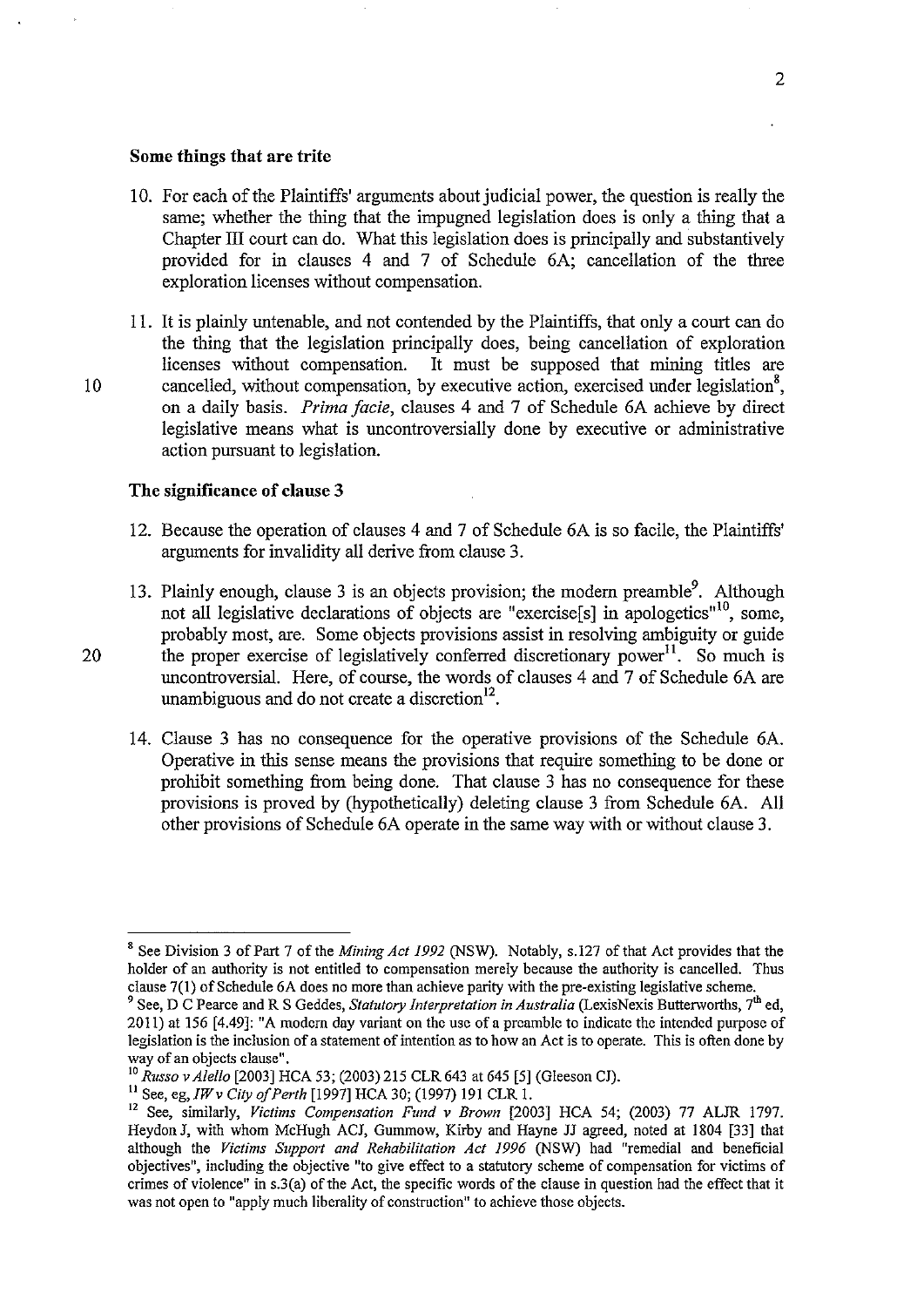# **The Plaintiffs' first contention - Schedule 6A involves making a finding of the existence of a fact**

- 15. As noted, this contention is that Schedule 6A (really clause 3) involves the legislature making a fmding of the existence of a fact, which is said to be doing a thing that only a Court can  $do<sup>13</sup>$ .
- 16. No 'fact' is 'found' in clause 3. The statements in clause 3 have no legal consequence or effect. A provision to like effect<sup>14</sup> was noted in *Plaintiff S156/2013*<sup>15</sup>. That provision, like clause 3 in this matter, simply states the political reason for the relevant substantive provisions<sup>16</sup>.
- 10 17. The inclusion of explicit 'legislative findings' in Australian legislation is (happily) rare<sup>17</sup>. It may be that the Plaintiffs' contentions in this respect are inspired by the fashion in the United States<sup>18</sup>, where much federal legislation commences with the recital of "Congressional findings", "Legislative findings" or "Findings and purpose" clauses<sup>19</sup>. Many of these are lengthy<sup>20</sup> and range from statements of existing verifiable fact to expressions of hope about the future<sup>21</sup>.
	- 18. Whatever be the relevance of such material in the United States, clause 3 does not make a finding of fact in the sense in which Courts do when exercising judicial power. The 'satisfaction' of the taint of serious corruption is satisfaction for the

<sup>18</sup> See, however, US House of Representatives Office of the Legislative Counsel, *House Legislative Counsel's Manual on Drafting Style* HLC 104-1 (1995), which states at 28 that both findings and purposes clauses "are more appropriately and safely dealt with in the committee report than in the bill". The US Senate Office of the Legislative Counsel, *Legislative Drafting Manual* (1997) states at 19 that findings are "congressional assertions of fact", and that findings and purposes "may contain statements that would be more appropriate to include in a committee report".

<sup>&</sup>lt;sup>13</sup> Plaintiff's submissions in *Duncan* at [44] and [45].<br><sup>14</sup> Section 198AA of the *Migration Act 1958* (Cth).

<sup>&</sup>lt;sup>15</sup> Plaintiff S156/2013 v Minister for Immigration and Border Protection [2014] HCA 22; (2014) 88 ALJR 690 *('PlaintiffSI56/2013').* 

<sup>&</sup>lt;sup>16</sup> Plaintiff S156/2013 [2014] HCA 22; (2014) 88 ALJR 690 at 693-694 [10] (French CJ, Hayne, Crennan, Kiefel, Bell and Keane JJ).

This rarity has attracted some criticism - Henry Burmester, 'The Presumption of Constitutionality' (1983) 13 *Federal Law Review* 277 at 290: "Australian statutes, unlike most United States Acts, do not contain factual recitals concerning the rationale for a piece of legislation. This is to be regretted." Of course, the eminence ofthe author notwithstanding, some might think this absence a very good thing.

<sup>19</sup> Instances of each may be found in, for example, Part I, Volume 84 of the United States *Statutes at Large* compilation. The *Job Evaluation Policy Act of 1970* opens with "Title 1 - Congressional fmdings with respect to job evaluation and ranking in the Executive branch". Section 101 then starts with the words "The Congress hereby finds that...". In the *Emergency Home Finance Act of 1970,* the frrst heading following "Title V- Funds for Financing Middle-Income Housing" is "Findings and Purpose". Section 501, being the first section under that heading, begins with the words "The Congress finds that..." Finally s 2 of the *Egg Products Inspection Act,* which appears under the heading "Legislative Findings", contains a lengthy recitation of findings beginning with the words: "Eggs and egg products are an important source of the Nation's total supply of food, and are used in food in various forms".

The Belarus Democracy and Human Rights Act of 2011 (US), for example, makes 23 separate **Congressional f'mdings, over 3 pages.** 

<sup>&</sup>lt;sup>21</sup> This has resulted in the suggested classification of different legislative findings as "empirical facts", **"evaluative facts" or "value-based facts"- William D Araiza, 'Deference to Congressional Fact-Finding in**  Rights-Enforcing and Rights-Limiting Legislation' (2013) 88 *New York University Law Review* 878 at 893.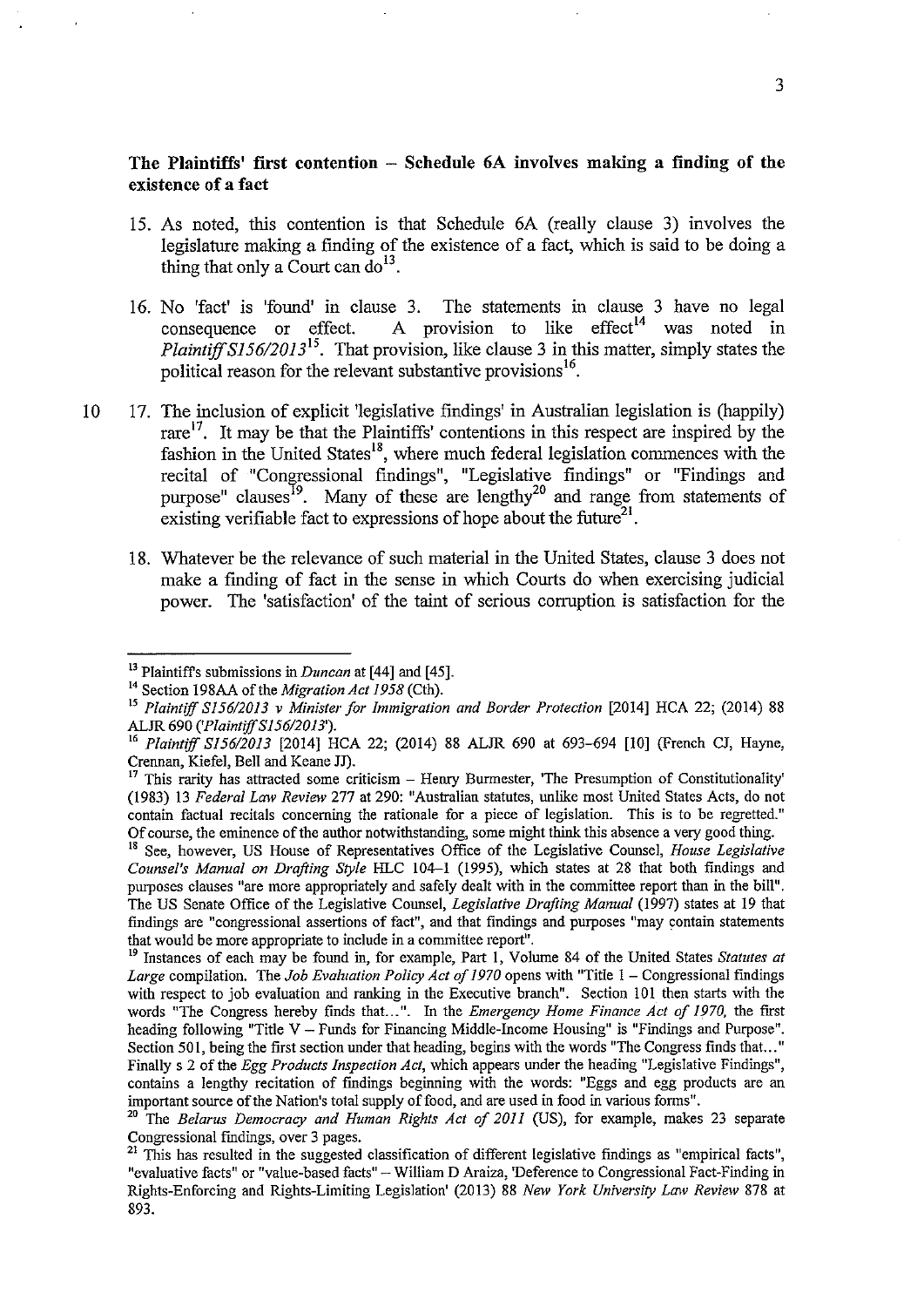purpose of enacting legislation<sup>22</sup>. Parliament is satisfied that legislation is needed or desirable. This satisfaction is political and not justiciable<sup>23</sup>.

- 19. There is no finding of the fact of 'serious corruption'. That this is so is demonstrated by the Plaintiffs' complaint<sup>24</sup> as to the uncertainty of the undefined term, 'serious corruption'. The term is unclear, but it does not need to be otherwise because its meaning is irrelevant to the legal operation of Schedule 6A. The relevant licences are cancelled without compensation, whether the words have a clear meaning or not. Similarly, no 'fmding' is made in respect of any person being involved in serious corruption, whatever it might mean.
- l 0 20. Rather than the making of such findings being things that only a court can do, the making of the statements in clause 3 are things that a court could not do. It is difficult to imagine an exercise of judicial power involving the making of a finding that (unnamed and unidentified) people were tainted by (undefined) serious corruption.

### **The Plaintiffs' second contention- the 'bill of pains and penalties' argnment**

- 21. This contention is that Schedule 6A is an exercise of judicial power by the legislature because its provisions decide, and preclude judicial review of, the fact of involvement of "persons associated with Cascade Coal" in serious corruption and punishes them for this by forfeiting the exploration licenses. In times past such a 20 contention would be advanced by asking whether the legislation constitutes a bill of pains and penalties. As has been made plain in decisions of this Court, this is not the question<sup>25</sup>, and purported characterisation of Australian legislation as, or as equivalent to, what under the United States *Constitution* would be considered a bill of pains and penalties is apt to confuse.
	- 22. The question is whether there is any basis in Australian law to confine the legislative power of State Parliaments to preclude them from enacting legislation of the character complained of here; that is, legislation that (the Plaintiffs say) determines whether "persons associated with Cascade Coal<sup>26</sup> have been guilty of or

 $22$  In the same sense that the Commonwealth Parliament enacted subdivision B of Division 8 of Part 2 of the *Migration Act 1958* (Cth) because it "considered" that "people smuggling, and its undesirable consequences including the resulting loss of life at sea, are major regional problems that need to be addressed" - s.198AA of the *Migration Act 1958* (Cth), considered by this Court in *Plaintiff S156/2013* [2014] HCA 22; (2014) 88 ALJR 690 at 693-694 [10] (French CJ, Hayne, Crennan, Kiefel, Bell and Keane JJ).

<sup>&</sup>lt;sup>23</sup> Thomas v Mowbray [2007] HCA 33; (2007) 233 CLR 307 at 354 [107] (Gummow and Crennan JJ), citing *Gerhardy v Brown* [1985] HCA II; (1985) 159 CLR 70 at 138-139. Gummow and Crennan JJ stated that "[i]t is not for an issuing court to enter upon any dispute as to the assessment made by the executive and legislative branches of government of the "terrorist threat" to the safety of the public before the enactment of the 2002 Act, the 2003 Act and the 2005 Act." 24 Plaintiffs submissions in *Duncan* at [44].

<sup>&</sup>lt;sup>25</sup> Polyukhovich v Commonwealth [1991] HCA 32; (1991) 172 CLR 501 at 536 (Mason CJ), 649-650 (Dawson J), 685-686 (Toohey J), 721 (McHugh J); *Haskins v The Commonwealth* [2011] HCA 28; (2011) 244 CLR 22 at 37 [25] (French CJ, Gummow, Hayne, Crennan, Kiefel and Bell JJ).<br><sup>26</sup> Though it is not for an Intervener to take points of standing, it is assumed that this contention is relied

upon to give standing to Mr Duncan.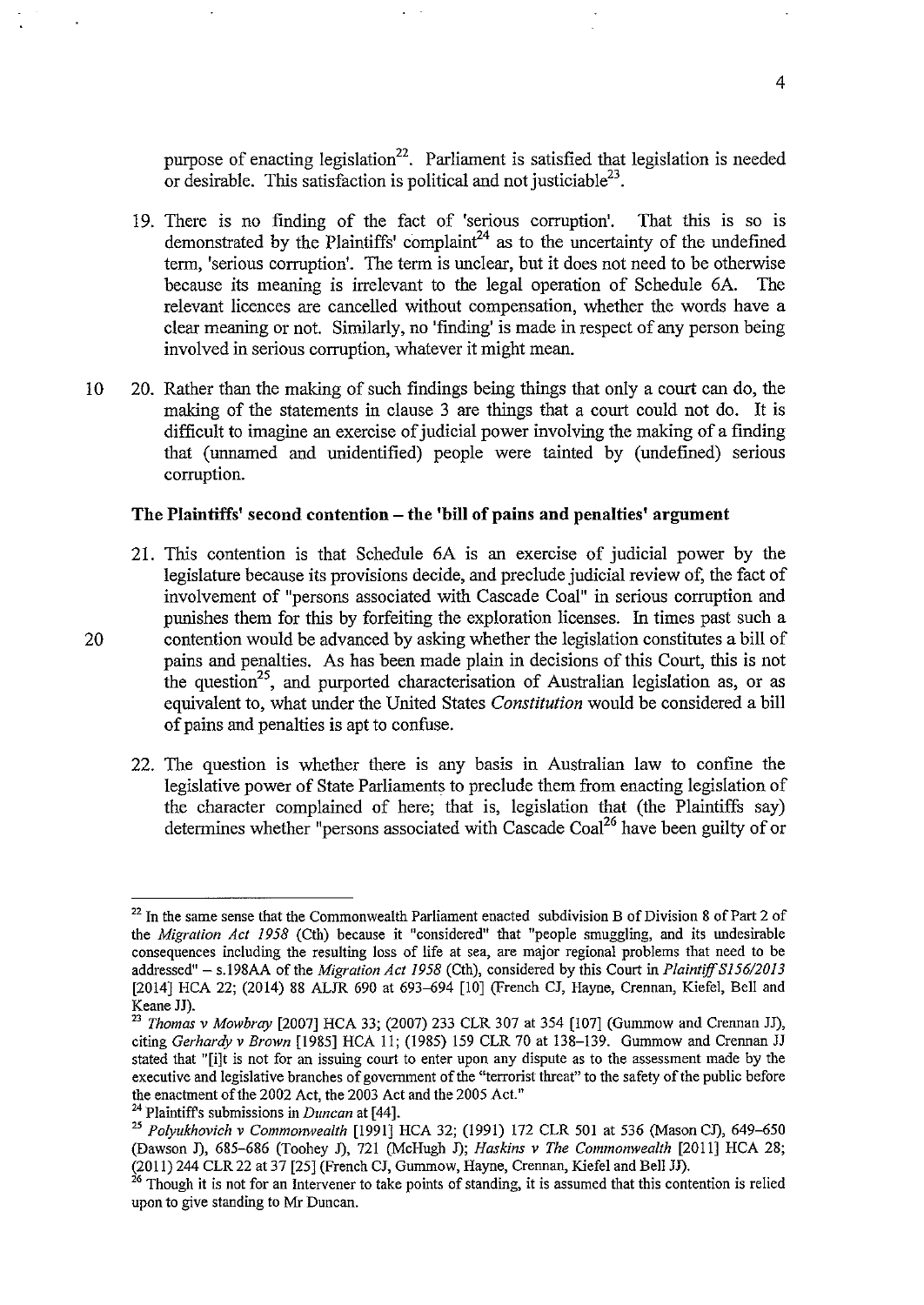associated with serious corruption<sup> $n^2$ </sup> and penalises them for it by cancelling the Cascade Coal exploration licenses.

- 23. Even if there be a basis to contend for such a limitation on Commonwealth legislative power, this says nothing of the States. In all decisions of this Court, where bills of pains and penalties type contentions have been advanced in respect of State legislation, the Court has not had to consider whether the limitation applies to the States<sup>28</sup>. This contention can be disposed of in this matter in the same manner as the Court has done in such cases.
- 24. Schedule 6A is not directed to or at an individual or group, nor does it impose 10 punishment on a person or any persons.
	- 25. Clause 3 expresses that the reason for the legislation is the defmed 'tainted process'. Many people, including many who suffer no detriment from forfeiture of the tenements, were inevitably within the contemplation of the Parliament in enacting Schedule 6A, as participants in the tainted process. Every member of the Schedule 6A, as participants in the tainted process. community of New South Wales must be considered to be the object of the legislation, because all are concerned with whether valuable assets are granted following processes tainted by serious corruption and irregular government processes.

26. Schedule 6A does not impose *ad hominem* punishment. It can be accepted that 20 cancellation of the exploration license resulted in a detriment to license holders and on those with a fmancial interest in the license holders. Not all involuntary detriment amounts to punishment in this sense $^{29}$ .

27. As Gleeson CJ observed in *Re Woolley*<sup>30</sup>, in discussing the proposition said to be derived from *Chu Kheng Lim*<sup>31</sup> that involuntary detention by the State is ordinarily penal or punitive in character; not "all hardship or distress inflicted upon a citizen by the State constitutes a form of punishment, although colloquially that is how it may sometimes be described<sup>132</sup>. As his Honour observed, detention may in some circumstances be a punishment, in others not. To similar effect is the observation in *Fardon* that the involuntary detention (of a citizen) there was not punishment for

<sup>&</sup>lt;sup>27</sup> Plaintiff's submissions in *Duncan* at [51].<br><sup>28</sup> See *Fardon v Attorney-General (Qld)* [2004] HCA 46; (2004) 223 CLR 575 at 654–656 [218]–[219] (Callinan and Heydon JJ) *('Fardon'); Durham Holdings Pty Ltd v New South Wales* [2001] HCA 7; 205 CLR 399 at 408 [8] (Gaudron, McHugh, Gummow and Hayne JJ, Callinan J agreeing), 429-430 [67]- [69] (Kirby J); *Kable v Director of Public Prosecutions (NSW)* [1996] HCA 24; (1996) 189 CLR 51 at 88 (Dawson J), 99 (Toohey J) *('Kable').* 

<sup>29</sup>*Re Woolley;* Ex *parte M276/2003* [2004] HCA 49; (2004) 225 CLR I at 12 [17] (Gleeson CJ) *('Re Woolley');* referred to in *Pollentine v Bleijie* [2014] HCA 30; (2014) 88 ALJR 796 at 808 [70] (Gageler J).

 $\frac{30}{20}$ [2004] HCA 49; (2004) 225 CLR 1 at 12 [16]-[17].

<sup>&</sup>lt;sup>31</sup> Chu Kheng Lim v Minister for Immigration, Local Government and Ethnic Affairs [1992] HCA 64; (1992) 176 CLR I.

 $32$  Of course Gleeson CJ went on to observe: "Punishment, in the sense of the inflicting of involuntary hardship or detriment by the State, is not an exclusively judicial function. On the other hand, the particular form of detriment constituted by the deprivation of liberty usually (although not always) follows ad judgment of criminal guilt"- *Re Woolley* [2004] HCA 49; (2004) 225 CLR I at 12 [17].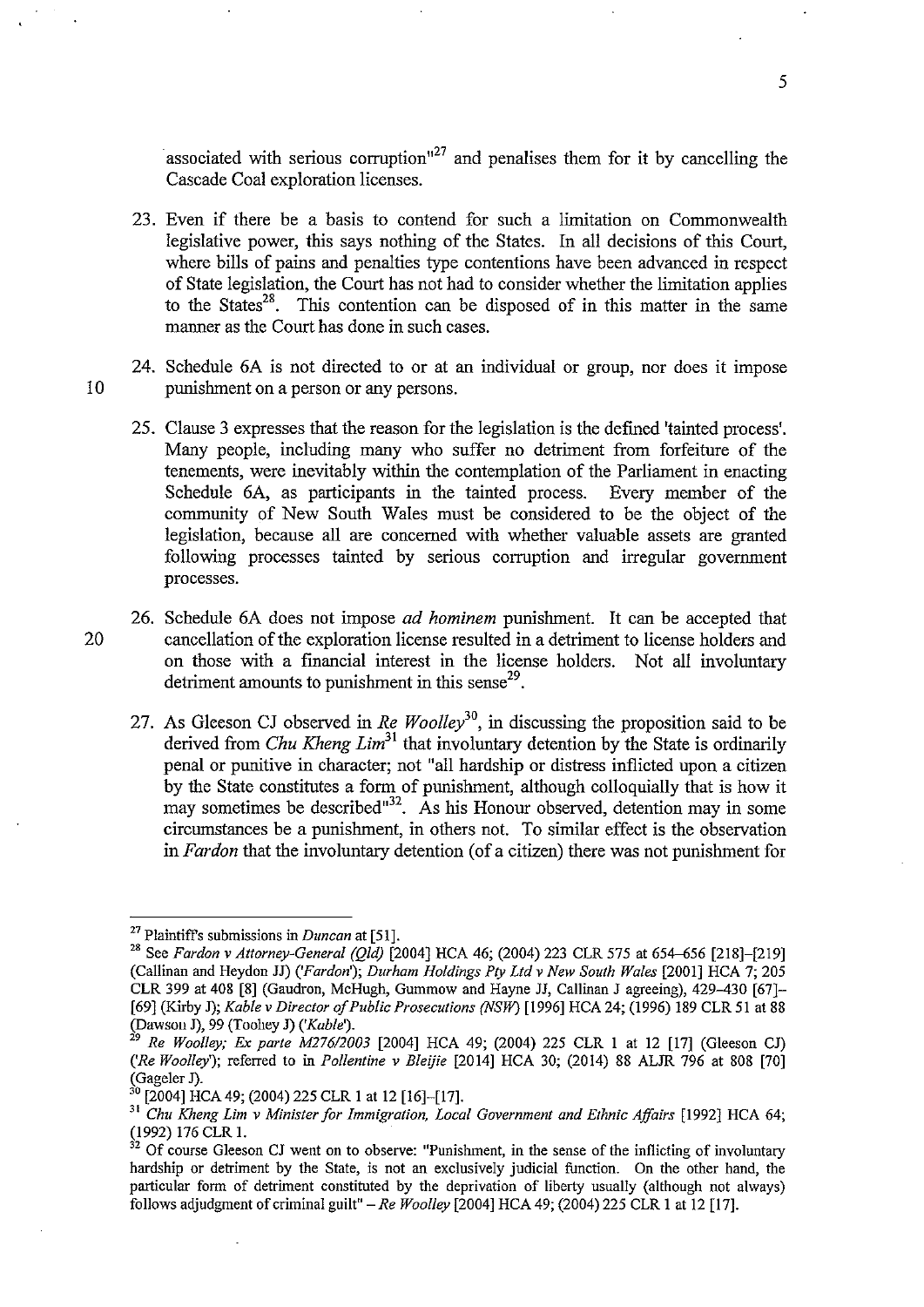past conduct, but a public protective measure $33$ . Whether, in this context, detention constitutes punishment is resolved by considering the nature of what is imposed or denied, and the purpose for its imposition or denial. Relevant to this is the observation of McHugh J in *Re Woolley* to the effect that characterisation of detention as punitive or not "depended on all the circumstances of the case"<sup>34</sup> and referring to the reasoning of Callinan J in  $Al-Kateb^{35}$ , "... it is the purpose of the law ... that is the "yardstick" for determining whether the law is punitive in nature"<sup>36</sup>

- 28. It is for New South Wales to make submissions as to the relevant purpose or 10 purposes of Schedule 6A. Be that so, plainly relevant to characterisation of Schedule 6A is the nature of what the Plaintiffs say has been denied them; an exploration license. An exploration license is not a thing that exists other than by legislation. The Parliament of New South Wales could, and has undoubted power to, enact legislation simply cancelling all such licences in New South Wales. All statutory licenses are things of fragility. By Schedule 6A, Parliament does not deny something which exists independently of Parliament.
- 29. Relevant is the decision in the *BLF Case37.* It involved a challenge as to the validity of legislation cancelling the registration of a union registered under the *Conciliation and Arbitration Act 1904* (Cth). The legislation cancelling registration 20 was introduced into Parliament days after the Australian Conciliation and Arbitration Commission published adverse findings in respect of the union<sup>38</sup>. In addition to cancelling the registration, the legislation prohibited (what was) the union from applying for re-registration for 5 years. De-registration had severe consequences for the union and its members. The union ceased to have legal personality. The challenge to the validity of the legislation cancelling registration failed<sup>39</sup>. One of the matters put by the union was that the purpose of the cancelling

<sup>&</sup>lt;sup>33</sup> Fardon [2004] HCA 46; (2004) 223 CLR 575 at 655 [219] (Callinan and Heydon JJ). See also<br>Pollentine v Bleijie [2014] HCA 30; (2014) 88 ALJR 796 at 808–809 [70]–[72] (Gageler J).

<sup>&</sup>lt;sup>34</sup> Re Woolley [2004] HCA 49; (2004) 225 CLR 1 at 24 [58].<br><sup>35</sup> Al-Kateb v Godwin [2004] HCA 37; (2004) 219 CLR 562 at 660 [294].

<sup>36</sup>*Re Woolley* [2004] HCA 49; (2004) 225 CLR I at 26 [60].

<sup>37</sup>*Australian Building Construction Employees'* & *Builders Labourers' Federation v Commonwealth*  [1986] HCA 47; (1986) 161 CLR 88 *('BLF Case').* The impugned legislation in that case is similar to Schedule 6A, in that it also contains a recitation, by which the Parliament made certain findings. The recital is set out at 92-93 of the reported decision: "WHEREAS the Parliament considers that it is desirable, in the interest of preserving the system of conciliation and arbitration for the prevention and settlement of industrial disputes extending beyond the limits of anyone State, to cancel the registration of The Australian Building Construction Employees' and Builders Labourers' Federation under the Conciliation and Arbitration Act 1904".

<sup>38</sup> These were summarised in the *BLF Case* [1986] HCA 47; {1986) 161 CLR 88 at 92 as follows: "(a) engaged in industrial action that constituted a contravention of certain undertakings and agreements; (b) engaged in industrial action in support of claims that constituted a contravention of such undertakings; (c) engaged in industria] action that was inconsistent with the undertakings and agreements already referred to; and {d) engaged in conduct that prevented or seriously hindered the achievement of certain objects of the Conciliation and Arbitration Act."

<sup>39</sup> See, in particular, *BLF Case* [1986] HCA 47; (1986) 161 CLR 88 at 95 (Gibbs CJ, Mason, Brennan, Deane and Dawson JJ): ... "[T]here is nothing in the nature of participation in that system or in deregistration which makes deregistration uniquely susceptible to judicial determination ... Just as it is entirely appropriate for Parliament to select the organizations which shall be entitled to participate in the system of conciliation and arbitration, so it is appropriate for Parliament to decide whether an organization so selected should be subsequently excluded and, if need be, to exclude that organization by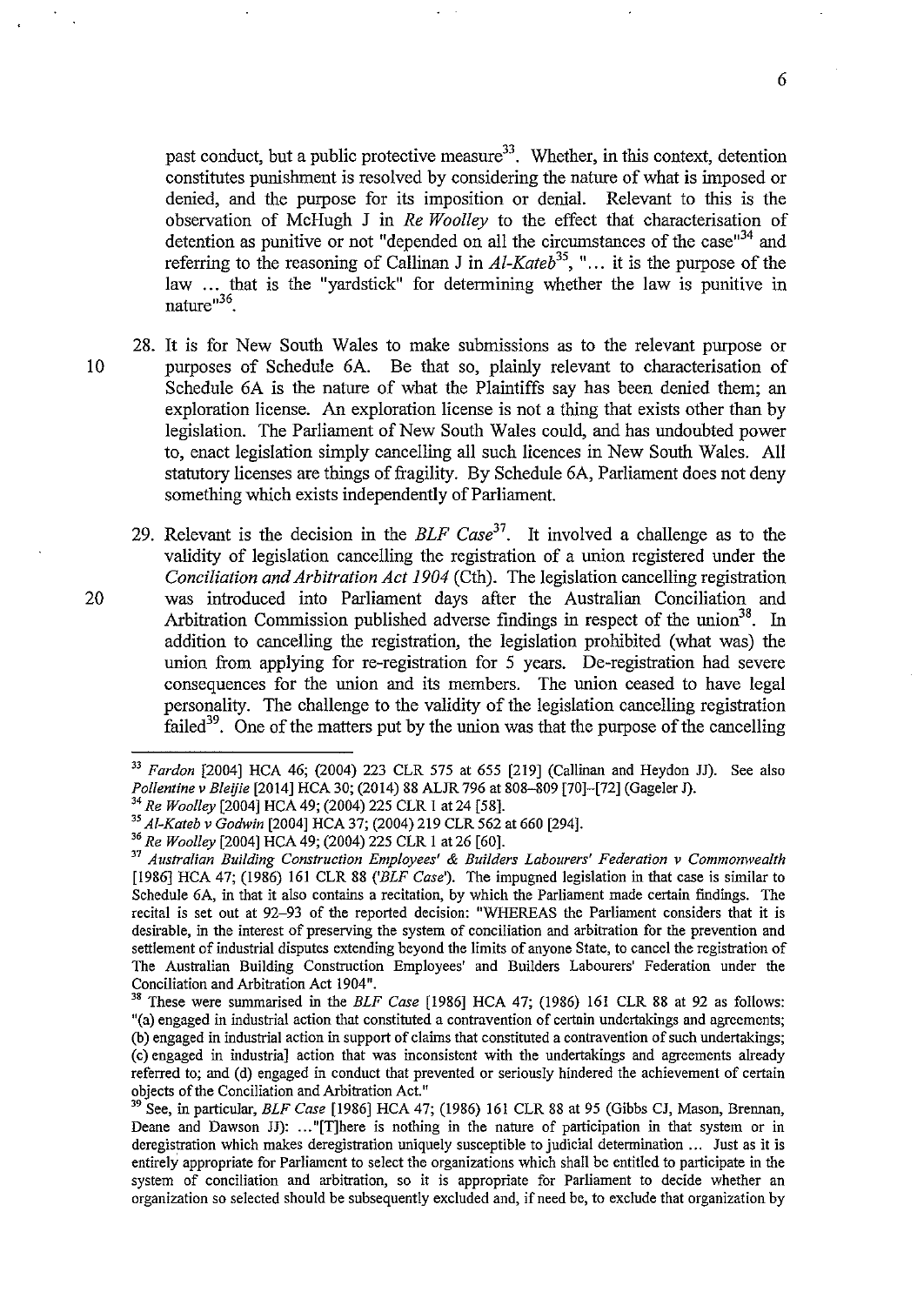Act was to deny the union a right to continue with other litigation that was on foot; on the basis that if de-registered the union ceased to have legal personality. In response to this, Gibbs CJ, Mason, Brennan, Deane and Dawson **JJ** observed that the cancelling Act "simply deregisters the Federation, thereby making redundant the legal proceedings which it commenced in this Court. It matters not that the motive or purpose of the Minister, the Government and the Parliament in enacting the statute was to circumvent the proceedings and forestall any decision which might be given in those proceedings<sup>"40</sup>. Their Honours also noted that the provisions in "Ch. III governing the judicial power [do not] prevent Parliament 10 from exercising its legislative power so as to abrogate or alter rights and liabilities which would otherwise be subject to a judicial determination<sup> $n41$ </sup>.

30. It is also notable in this matter that Schedule 6A does not preclude anyone from applying for an exploration license over the land the subject of the cancelled licenses. No doubt any future application by any future applicant will be dealt with according to  $law<sup>42</sup>$ .

# **Conclusion on the Plaintiffs' second issue and the effect of this on the Plaintiffs' first issue**

- 31. For the reasons outlined, Schedule 6A cannot be characterised as being or involving an exercise of judicial power by the Parliament of New South Wales.
- 20 32. If the Court comes to this conclusion, in respect of the Plaintiffs' second issue, it ought not, consistent with the usual practice<sup>43</sup>, decide the first issue. It is unnecessary to do so.

### **THE FIRST ISSUE**

# **That Chapter III of the Commonwealth** *Constitution* **precludes the exercise of judicial power by State Parliaments**

33. The Plaintiffs do not contend that the *Constitution Act 1902* (NSW) or the Commonwealth *Constitution* impose or require separation of powers in New South Wales<sup>44</sup>. This is particularised by the Plaintiffs as acceptance that State courts can exercise non-judicial powers and that judicial power can be conferred on 30 State executive bodies. Similarly there is no re-opening of *Kable<sup>45</sup>*in this matter.

an exercise of legislative power." This was unanimously confirmed by the High Court in *Owens v Commonwealth* [19911 HCA 20; (1991) 100 ALR 513 at 513 (Mason CJ, Brennan, Deane, Dawson, Toohey, Gaudron and McHugh JJ).<br><sup>40</sup> BLF Case [1986] HCA 47, (1986) 161 CLR 88 at 96-97.

<sup>&</sup>lt;sup>41</sup> BLF Case [1986] HCA 47; (1986) 161 CLR 88 at 96.<br><sup>42</sup> It should be noted that the *Mining Act 1992* (NSW) was further amended by the *Mining and Petroleum Legislation Amendment Act 2014* (NSW) which came into force on 14 May 2014. That legislation repealed and re-enacted s 380A *Mining Act 1992* (NSW) so as to allow, *inter alia,* for the cancellation of mining rights, or the refusal to grant or renew mining rights, in the event that the holder of the mining right is found not to be a fit and proper person.

<sup>&</sup>lt;sup>43</sup> See, *Williams v Commonwealth (No.2)* [2014] HCA 23; (2014) 88 ALJR 701 at 710 [36] (French CJ, Hayne, Kiefel, Bell and Keane JJ, Crennan J agreeing at 718 [99]) and the authorities cited therein.<br><sup>44</sup> Plaintiff's submissions in *Duncan* at [24].

<sup>&</sup>lt;sup>45</sup> [1996] HCA 24; (1996) 189 CLR 51.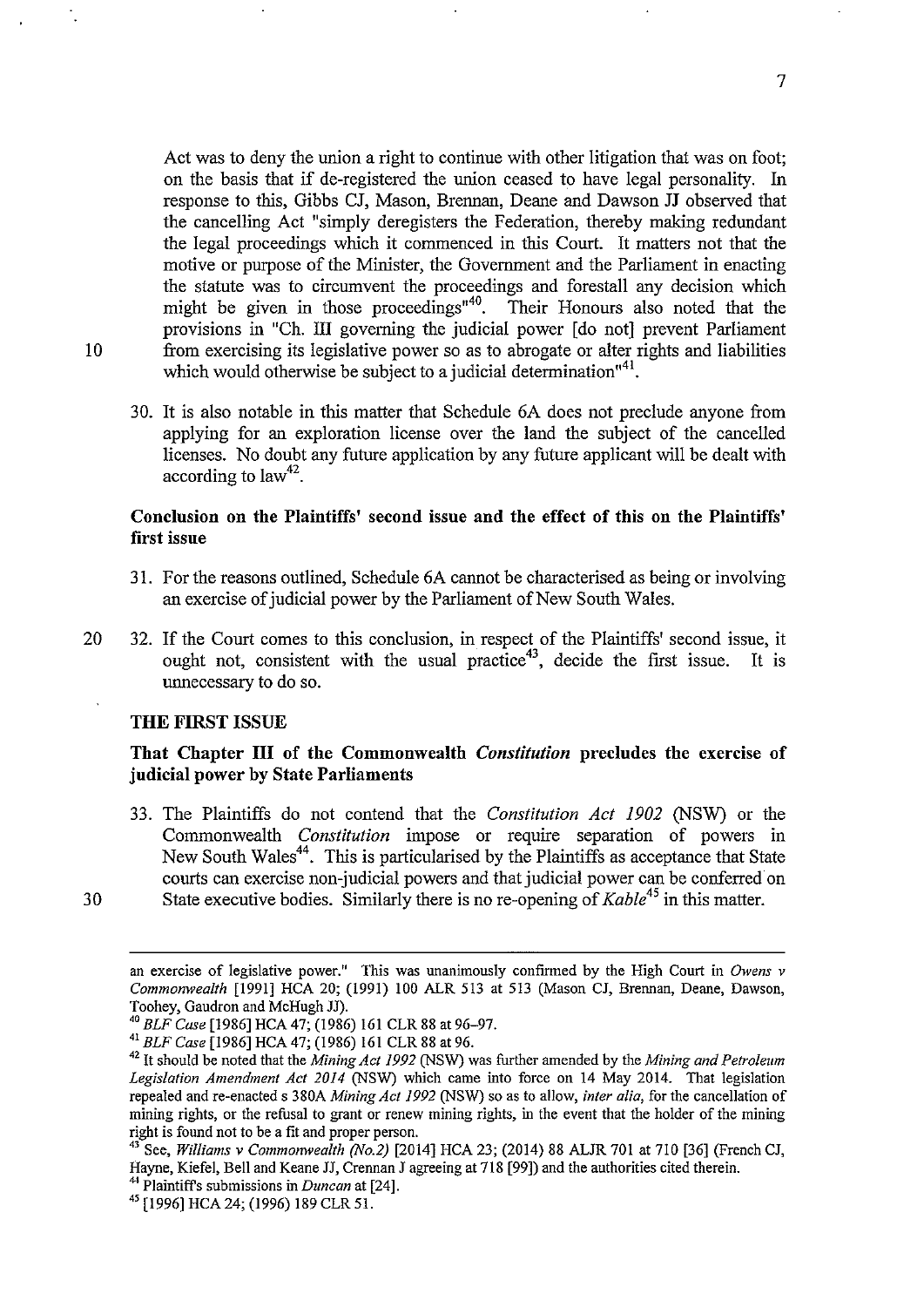- 34. The Plaintiffs' proposition is that Chapter III of the Commonwealth *Constitution*  requires that all exercises of judicial power- whether in State or federal jurisdiction - be amenable to supervision by courts and ultimately the High Court. This can also be expressed in prohibitive terms; that Chapter III prohibits exercise of judicial power, in State and federal jurisdiction, that cannot be reviewed by or appealed to the High Court.
- 35. This prohibition is contended to be inferred or implied from the requirements of Chapter III of the Commonwealth *Constitution.* In respect of non-federal and non-Territory jurisdiction, to date the only limitation implied or inferred from 10 Chapter III which affects State institutions is the *Kable* doctrine. The imperative of the existence of State Supreme Courts<sup>46</sup> is different, in this sense. This imperative is founded in the words of s.77(ii) and perhaps s.73(ii). The doctrinal underpinning, or basis for implication, of *Kable* derives from the express words of s.77(iii), which require that State courts be capable of being invested with federal jurisdiction or suitable repositories for  $it^{47}$ .
- 36. There are no words in Chapter III that refer to or deal with State jurisdiction or State judicial power. Section 73(ii) refers to appeals from the Supreme Courts of the States, but this merely establishes the hierarchy of judicial appellate review. The High Court is empowered to hear and determine appeals from judgments, 20 decrees, orders and sentences of State courts. Naturally, s.73(ii) does not require that, if State judicial power or State jurisdiction is reposed in or exercised by a body other than the Supreme Court of a State, the High Court has appellate jurisdiction over decisions of that body. Chapter III is simply silent on the matter and says nothing of the repositories of State judicial power. Chapter III requires only that State courts exercise and be suitable to exercise federal jurisdiction, and that in respect of matters of and in State jurisdiction decided by State courts, there is an appeal to the High Court.
- 37. The Plaintiffs seek to infer from Chapter III an imperative that all matters of State jurisdiction and all matters requiring the exercise of the judicial power of the States 30 only be decided and determined by courts. Because there is nothing in the words of Chapter III that grounds such a proposition, the Plaintiffs rely ultimately and solely upon a passage from the joint judgment in *Kirk*<sup>48</sup> as inchoative or inceptive of this proposition<sup>49</sup>.

<sup>46</sup> Recognised in *Kable* [1996] HCA 24; (1996) 189 CLR 51 at Ill (McHugh J), 139 (Gummow J); *Forge v Australian Securities and Investments Commission* [2006] HCA 44; (2006) 228 CLR 45 at 76 [63] (Gummow, Hayne and Crennan JJ); and confmned in *Kirk v Industrial Court of New South Wales*  [2010] HCA I; (2010) 239 CLR 531 at 566 [55], 580 [96] (French CJ, Gummow, Hayne, Crennan, Kiefel and Bell JJ) *('Kirk').* 

<sup>47</sup> See the most recent application of the *Kable* principle by this Court in *Pollentine v Bleijie* [2014] HCA 30; (2014) 88 ALJR 796 at 804 [42] (French CJ, Hayne, Crennan, Kiefel, Bell and Keane JJ). Gageler J in his separate judgment at 808 [68] phrased the question in similar terms; whether the impugned legislation was "incompatible with the status of the District Court as a court capable of being invested with federal jurisdiction".

<sup>&</sup>lt;sup>48</sup> [2010] HCA 1; (2010) 239 CLR 531 at 580 [98] (French CJ, Gummow, Hayne, Crennan, Kiefel and Bell JJ).

<sup>49</sup> Plaintiffs submissions in *Duncan* at [28]-[29].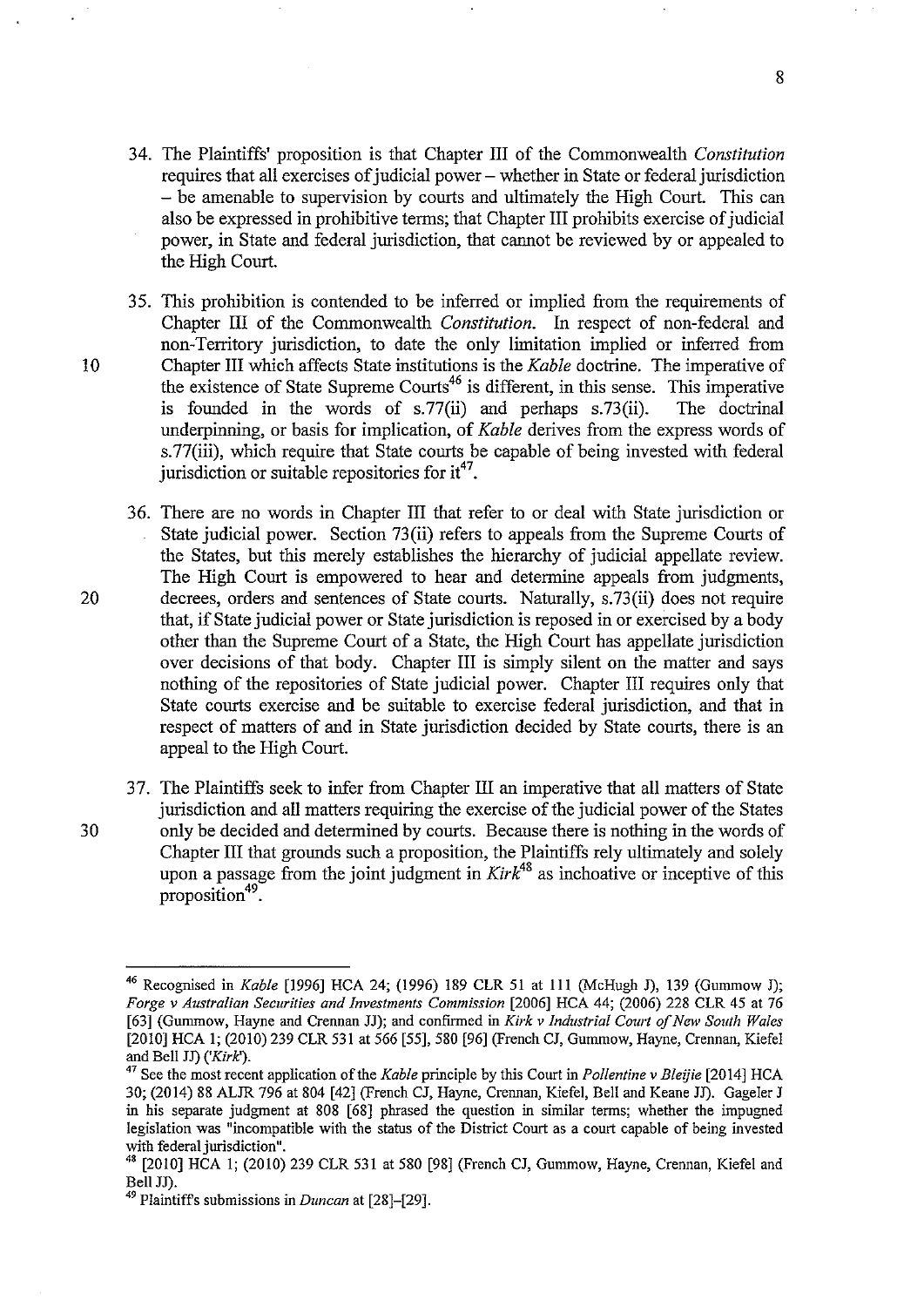- 38. Before dealing with the passage in *Kirk* upon which the Plaintiffs' contention stands or falls, it is instructive to note that the Plaintiffs' contention as to limitation on State legislative power proceeds from a fundamental and correct premise; that, other than for any limitation flowing from the Commonwealth *Constitution,* State Parliaments can exercise judicial power. This derives from the plenary nature of State legislative power<sup>50</sup>, the breadth of which is confirmed by the *Australia Acts 1986* s.2(2). An illustration of this is the undoubted power of the United Kingdom Parliament, having the equivalent plenary legislative power of the States, at federation and since to enact bills of attainder and of pains and penalties. This was 10 stated clearly in the first edition of *Halsbury's Laws of England* and has been undoubted since $51$ . A further interesting illustration is the Australian response to the Privy Council decision in *Liyanage v The Queen52•* Perhaps this was stated best by Toohey J in *Kable<sup>53</sup> ;* "there is nothing in the Constitution (NSW) which prevents the legislature from exercising judicial power."
	- 39. The ambit of State legislative power is limited only by the imperatives of the Commonwealth *Constitution,* laws being for the peace order and good government and any manner and form requirements<sup>54</sup>. None of this is doubted by the Plaintiffs here. The Plaintiffs contend for a limit on State legislative power derived by implication from Chapter III, based upon reasoning in *Kirk.*
- 20 40. *Kirk* concerned the question of whether a privative clause in State legislation could exclude review by the Supreme Court for jurisdictional error of a body with a defined statutory jurisdiction. As was made clear<sup>55</sup>, it mattered not in *Kirk* that the body, the decisions of which were sought to be excluded from Supreme Court review, was judicial or executive. What was critical was that the body had a statutory jurisdiction which *ex hypothesi* could be exceeded. That the body that exceeded its jurisdiction was the Industrial Court of New South Wales, that was designated in its constitutive legislation as a "superior court of record", and that the

*<sup>50</sup> Union Steamship Co of Australia Pty Ltd v King* [1988] HCA 55; (1988) 166 CLR I at 10 (Mason CJ, Wilson, Brennan, Deane, Dawson, Toohey and Gaudron JJ).

<sup>&</sup>lt;sup>51</sup> Earl of Halsbury, *The Laws of England* (Butterworth & Co, 1<sup>st</sup> ed, 1912) vol.21 at 727 [1351]. Indeed, see Lord Mackay, *Halsbury's Laws of England* (LexisNexis Butterworths, 5<sup>th</sup> ed, 2010) vol.24 at [643] (emphasis added): "The power [to pass a bill of attainder] has not been resorted to since the Act of 1746 which attainted 47 men for their part in the Jacobite rising begun the previous year. A lesser punishment than the capital penalty attached in the past to attainder can be achieved by a bill of pains and penalties. Such bills follow the same procedure as that for attainder. The procedure is of historical rather than current interest *but the power has not been abolished."* See also Michael P Lehmann, 'The Bill of Attainder Doctrine: A Survey ofthe Decisional Law' (1978) *5 Hastings Constitutional Law Quarterly* 767 at 772 fn.20.

<sup>52 [1967]1</sup> AC 259, in particular at 283-285. Discussed in *Builders' Labourers Federation v Minister for Industrial Relations* (1986) 7 NSWLR 372, referred to by the Plaintiffs. See also, *Nicholas v Western Australia* [1972] WAR 168 at 173 (Jackson CJ, with whom Virtue SPJ agreed), 175 (Burt J); *Clyne v East*  (1967) 68 SR (NSW) 385 at 400-402 (Sugerman JA, Herron CJ agreeing at 396 and Asprey JA agreeing at 403); *Gilbertson v South Australia* (1976) 15 SASR 66 at 85 (Bray CJ); *City ofCollingwoodv Victoria*   $[1994]$  1 VR 652 at 662–663 (Brooking J, with whom Southwell and Teague JJ agreed).

<sup>&</sup>lt;sup>53</sup> Kable [1996] HCA 24; (1996) 189 CLR 51 at 94.<br><sup>54</sup> *Australia Acts 1986* ss.2 and 3. Section 109 of the Commonwealth *Constitution* is not a limitation on State legislative power in this sense.

<sup>&</sup>lt;sup>55</sup> Kirk <sup>[2010]</sup> HCA 1; (2010) 239 CLR 531 at 580-581 [98]-[99] (French CJ, Gummow, Hayne, Crennan, Kiefel and Bell JJ). The reasoning of their Honours in these passages made no distinction **between reviewing the exercise of judicial or executive power.**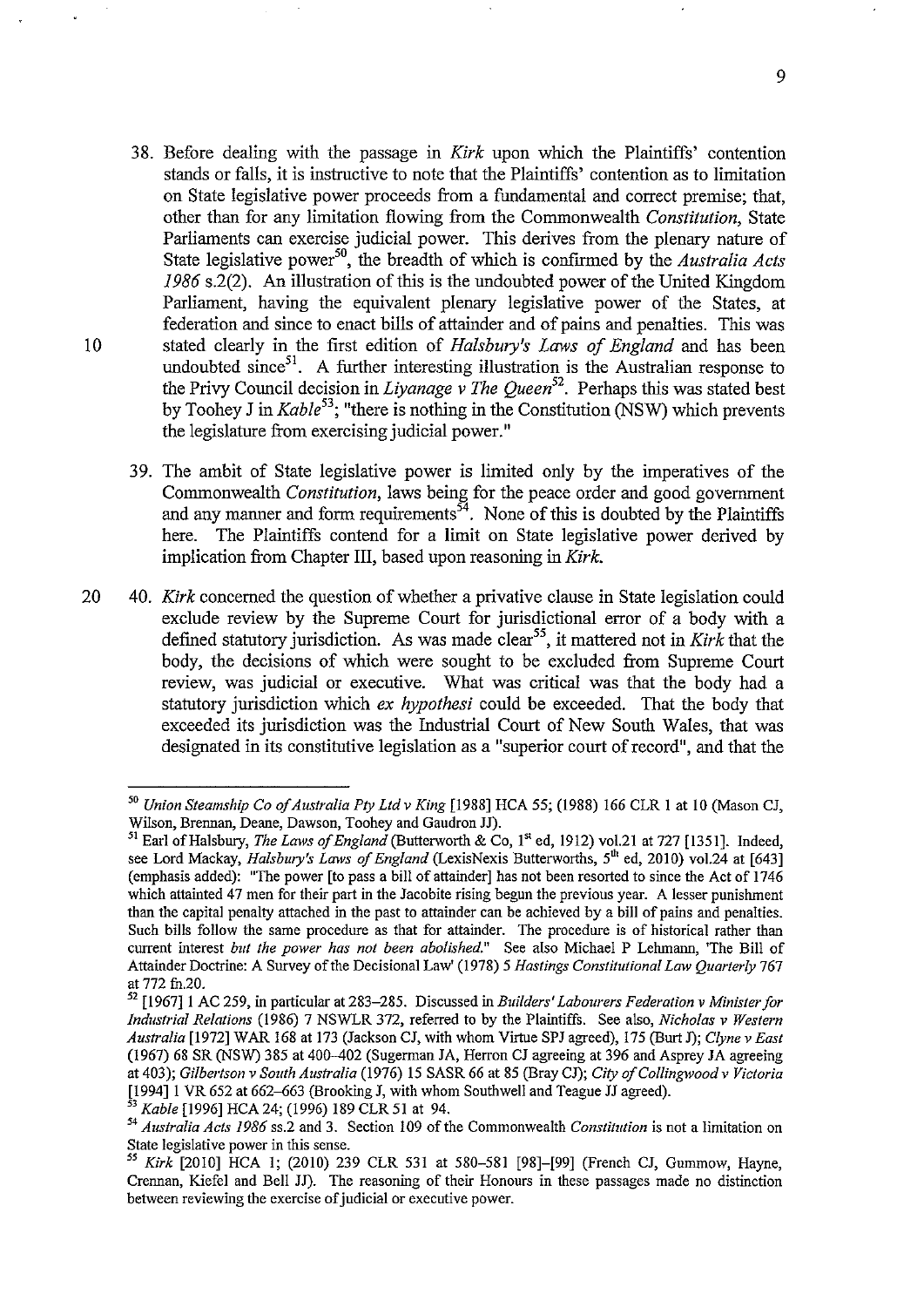power that it was exercising was judicial power, is critical to an understanding of the passage in the joint judgment in *Kirk* which is so centrally relied upon by the Plaintiffs here.

41. It is well to set out this passage<sup>56</sup>:

The supervisory jurisdiction of the Supreme Courts was at federation, and remains, the mechanism for the determination and the enforcement of the limits on the exercise of State executive and judicial power by persons and bodies other than the Supreme Court. That supervisory role of the Supreme Courts exercised through the grant of prohibition, certiorari and mandamus (and habeas corpus) was, and is, a defming characteristic of those courts. And because, "with such exceptions and subject to such regulations as the Parliament prescribes", s 73 of the *Constitution* gives this Court appellate jurisdiction to hear and determine appeals from all judgments, decrees, orders and sentences of the Supreme Courts, the exercise of that supervisory jurisdiction is ultimately subject to the superintendence of this Court as the "Federal Supreme Court" in which s 71 of the *Constitution* vests the judicial power of the Commonwealth.

- 42. The passage does not address the exercise of judicial power by Parliament. The first sentence must be understood having regard to the matters with which the Court 20 was dealing, and refers to bodies exercising executive and judicial power that have a statutory jurisdiction, which, if exceeded, would be 'supervised' by the Supreme Court by the grant of prerogative relief. Prerogative relief is not available to deal with excesses of legislative power of State Parliaments. The reference in the first sentence to the supervisory jurisdiction of the Supreme Court enforcing "limits on the exercise of State executive and judicial power by persons and bodies other than the Supreme Court" is stated in the precise context that the body exercising judicial power in that matter was the Industrial Court of New South Wales.
- 43. Properly understood, the passage in *Kirk* upon which the Plaintiffs rely for the 30 limitation on State legislative power that they contend, says nothing of it.
	- 44. There is no such proposition in Australian law.
	- 45. The proposition contended for by the Plaintiffs also overlooks, and cannot accommodate the unquestioned and well understood circumstances in which Australian Parliaments exercise what, on any analysis, is judicial power that is not judicially reviewable. Inquiry into and punishment for contempt of Parliament is an example<sup>57</sup>. The power exercisable by the federal Parliament under s.72(ii) of the Commonwealth *Constitution* is another.

<sup>&</sup>lt;sup>56</sup> Kirk [2010] HCA 1; (2010) 239 CLR 531 at 580-581 [98] (French CJ, Gummow, Hayne, Crennan, Kiefel and Bell JJ).

<sup>&</sup>lt;sup>57</sup> While the existence of the power to punish for contempt may be determined by the courts, the manner of its exercise may not. SeeR *v Richards; Ex parte Fitzpatrick* [1955] HCA 36; (1955) 92 CLR 157 at 162-164, 166-167 (Dixon CJ, for the Court comprising his Honour and McTiernan, Williams, Webb, Fullagar, Kitto and Taylor JJ); *Egan v Willis* (1998) 195 CLR 424 at 446 [27] (Gaudron, Gumrnow and Hayne JJ), 460 [66] (McHugh J), 493-494 [133]-[134], 499 [147] (Kirby J).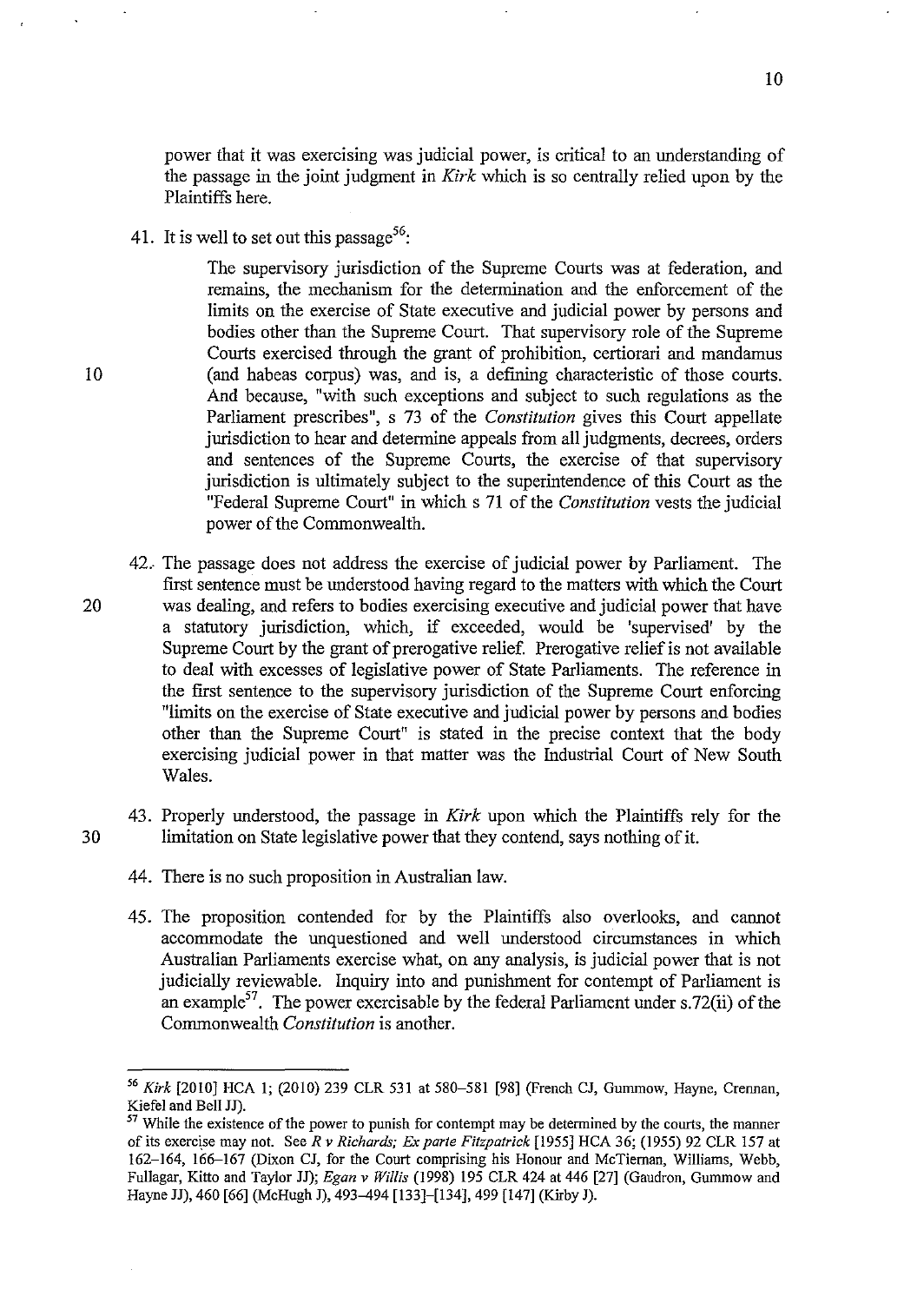#### **THE THIRD ISSUE**

### **That the Act is not a law**

- 46. With respect to the elaborate reasoning in respect of this contention in the Plaintiffs' submissions, it simply states the second proposition in a different way. It could also be contended (it must be supposed), with equivalent force, that Schedule 6A is not a law for the peace order and good government of New South Wales.
- 4 7. The Plaintiffs cite no decision of an Australian court or that of any other Common Law jurisdiction that an enactment of a Parliament, derived from the Westminster tradition and genus, is not a law. A law enacted contrary to manner 10 and form requirements is an invalid law and may even be void. Similarly, Commonwealth legislation that the Commonwealth Parliament lacks power to make is an invalid law, and declared accordingly. The *Community Protection Act* 1994 (NSW) was declared to be invalid in *Kable*<sup>58</sup>, but was a law<sup>59</sup>.
- 48. Reliance by the Plaintiffs<sup>60</sup> upon certain statements in judgments dealing with s.109 of the Commonwealth *Constitution* is misplaced. The decisions referred to say nothing about a qualitative judicial determination that, because of subject matter, an enactment is not a law. The passages from judgments in *Momcilovic*<sup>61</sup> upon which the Plaintiffs rely<sup>62</sup> are simply shorn from their context. The issue addressed in the cited passages is the meaning to be given to the terms "law of a State" and "law of 20 the Commonwealth" to determine inconsistency for the purpose of s.109. Even less relevant is the commonly recited passage from the judgment of Latham CJ in *Grunseit63* in seeking to characterise ministerial orders as of an executive or a legislative character, for the purposes of determining whether they needed to be laid before Parliament pursuant to s.5(4) of the *National Security Act 1939* (Cth). The case, and the passage cited, says nothing about whether an Act of Parliament is a

<sup>58 [1996]</sup> HCA24; (1996) 189 CLR51.

<sup>59</sup> Note also the comment in *Kable* [1996] HCA 24; (1996) 189 CLR 51 by Brennan J (although in dissent) at 64: "True it is that it singles out the appellant as the sole subject of a detention order, but a purported law has never been held to lack the character of a law simply because it affects the liberty or property of only a single individual. Acts of Attainder were nonetheless laws, as Sir Edward Coke accepted, albeit protesting that, in the procedure of imposing the attaint, the high court of Parliament ought to give example of justice to inferior courts. The Act may be a law which, by reason of its specificity, is enacted in exercise of a power that is not purely legislative, but it is nonetheless a law. Specificity does not deny the character of law to an enactment that is otherwise within power." (footnotes omitted). See also Dawson J at 76-77. McHugh J agreed with Brennan and Dawson JJ on this point at 109. Indeed, in *New South Wales v Kable* [2013] HCA 26; (2013) 87 ALJR 737 at 746 [36] (French CJ, Hayne, Crennan, Kiefel, Bell and Keane JJ), in distinguishing between different bases for giving the Supreme Court's order effect, their Honours did not deny the invalid law the character of a law; " ... the effect which is given to the order made beyond jurisdiction comes not from the *law* which purported to confer the relevant jurisdiction but from the status or nature of the court making the order" (emphasis added).<br><sup>60</sup> Plaintiffs' submissions in *Cascade Coal* at [15]-[18].

<sup>&</sup>lt;sup>61</sup> Momcilovic v The Queen <sup>[2011]</sup> HCA 34; (2011) 245 CLR 1 at 106 <sup>[226]</sup>, <sup>[229]</sup>, 107 <sup>[232]</sup> (Gummow J), 126-127 [292] (Hayne J).<br><sup>62</sup> Plaintiffs' submissions in *Cascade Coal* at  $[16]$ - $[18]$ .

<sup>&</sup>lt;sup>63</sup> Commonwealth v Grunseit [1943] HCA 47; (1943) 67 CLR 58 at 82, relied upon by the Plaintiffs in the Plaintiffs' submissions in *Cascade Coal* at [12]-[14].